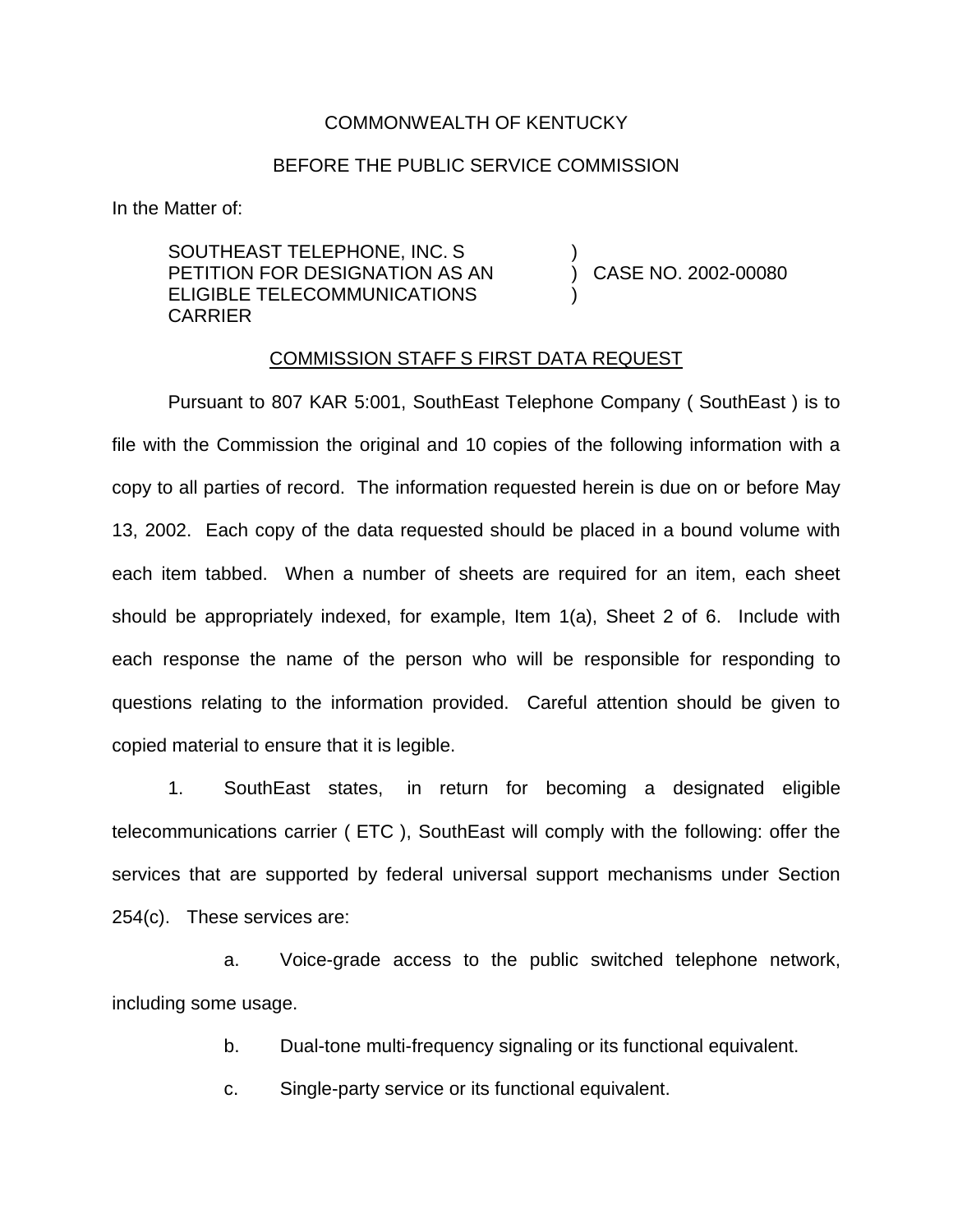- d. Access to emergency services including 911 and Enhanced 911.
- e. Access to operator services.
- f. Access to interexchange service.
- g. Access to directory assistance.

To what extent (number or percentage of lines or customers) does SouthEast provide each service?

2. Affirm that SouthEast is currently providing all of the above services and the manner in which it is providing those services. If SouthEast is not providing any of these services, explain why it does not provide those services and/or when it would plan to provide those services.

3. SouthEast states, in return for becoming a designated ETC, SouthEast will comply with the following: advertise the availability of and charges for such services using media of general circulation.

a. Has SouthEast engaged in advertising services supported by the federal universal service fund to date in its serving area? If so, provide examples of the types of advertising SouthEast has employed recently (within the last year). The examples can either be descriptive or actual copies of newspaper ads, newsletters, radio, video or other media. Provide dates and media used.

b. If SouthEast has more specific information regarding its public outreach efforts, such as a marketing plan, supportive of its application, provide either a copy of the plan, or sections from it, that pertain to the services covered in this application. If SouthEast does not have more specific information, explain how

-2-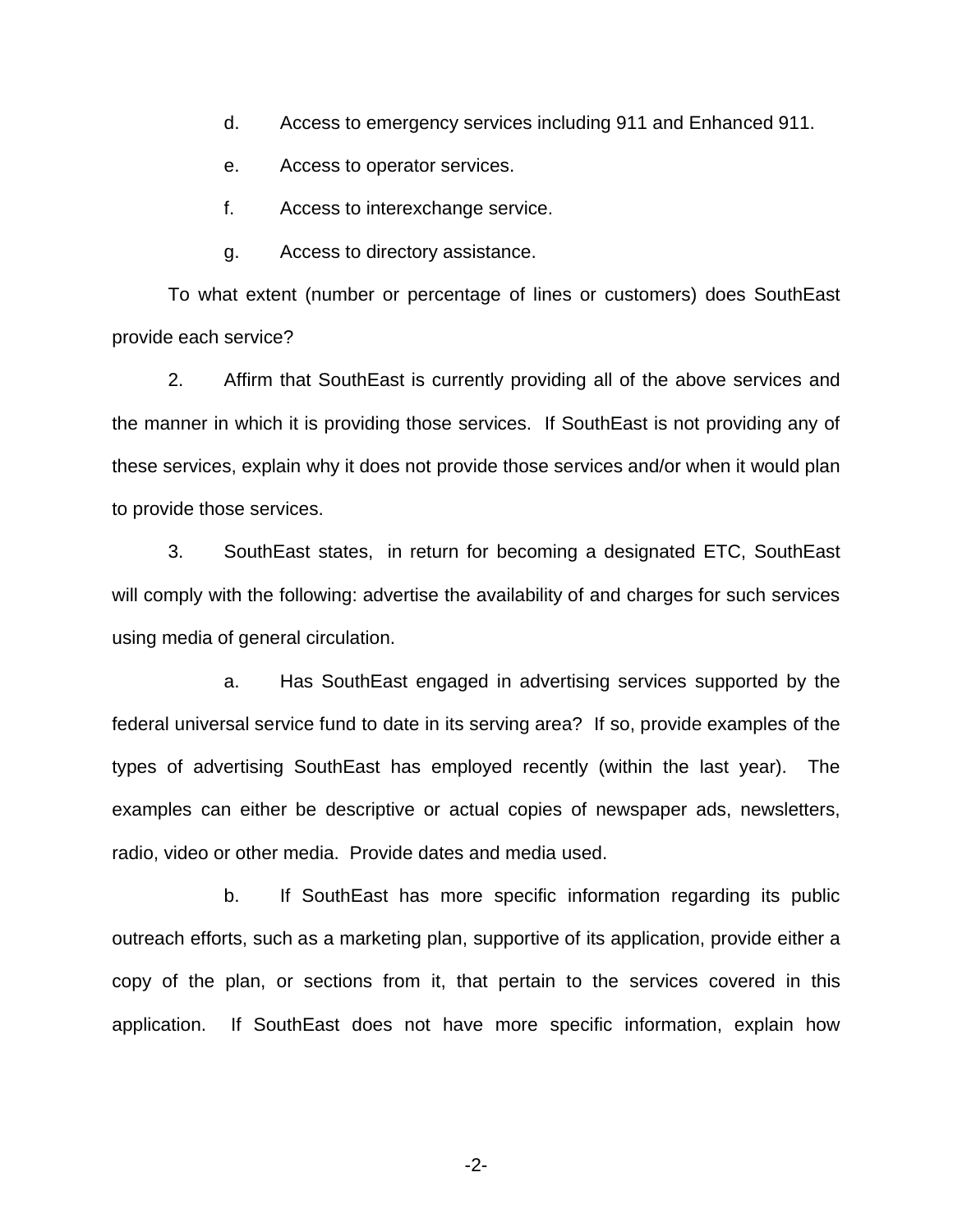SouthEast intends to assure the Commission that the advertising requirement is satisfied.

4. SouthEast states, in return for becoming a designated ETC, SouthEast will comply with the following: offer such services using its own facilities or a combination of its own facilities and resale of another carrier s services, including the services offered by another eligible telecommunications carrier. SouthEast also states it is now facilities based because services provided are under the UNE-P arrangement with BellSouth. Does SouthEast serve customers through resale and UNE-P?

a. Provide a breakdown of the anticipated number of access lines to be served by each method.

b. Provide a breakdown of the anticipated number of access lines to be served by UNE-P and resale by residential and business lines.

c. Does SouthEast provide any access lines to customers concurrently served by BellSouth? If there are any, are the lines provided by SouthEast primary or secondary? If there is more than one type, provide the number of primary and the number of secondary lines.

5. Provide a detailed history of plant and equipment improvements or investments by SouthEast since it began providing competitive local exchange service.

6. Provide a description of the approximate geographic area and the population covered by SouthEast and any areas of planned expansion. Provide a map of the actual area covered and any planned areas of expansion.

7. Is SouthEast willing and able to serve all customers within the above described geographic area?

-3-